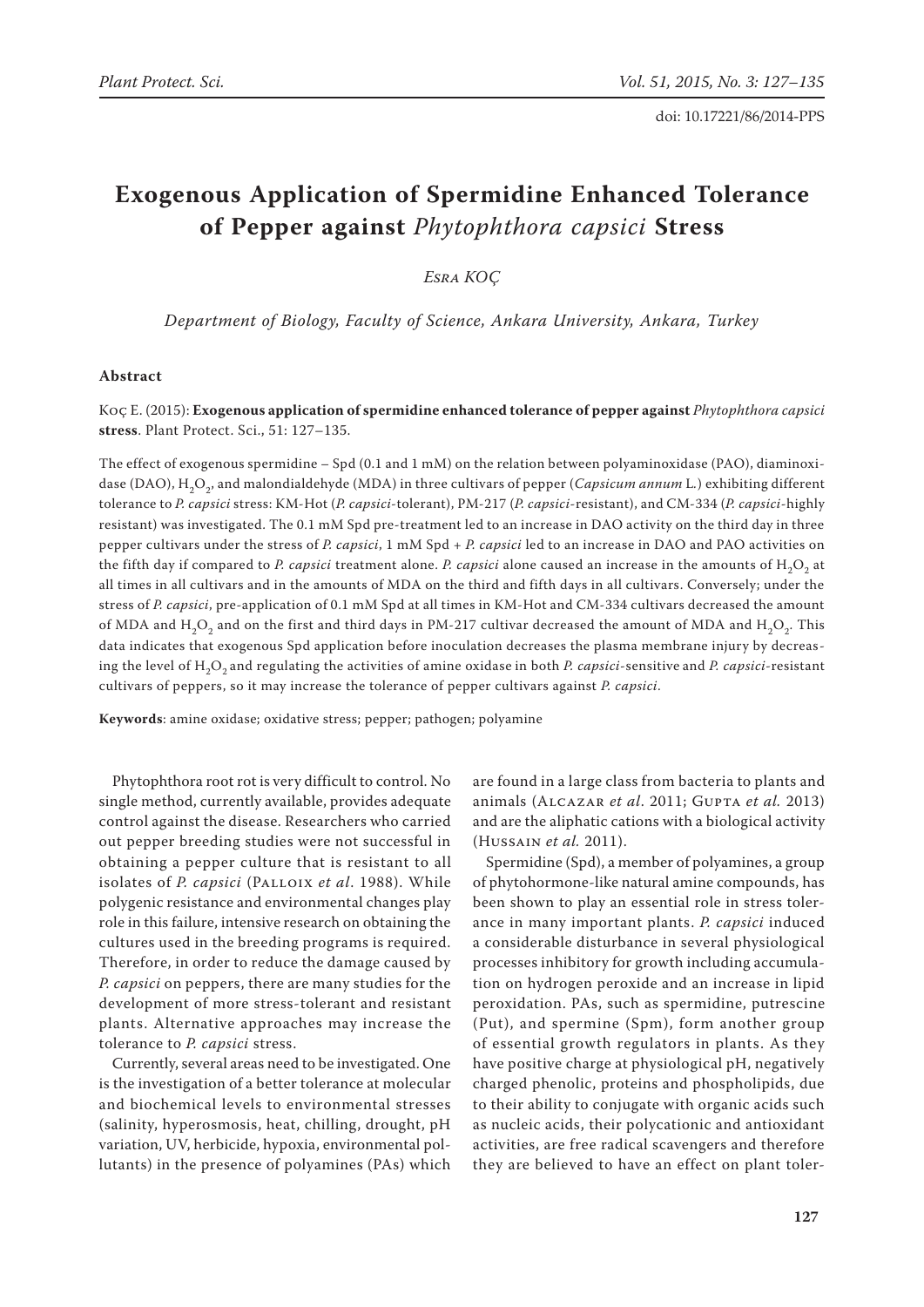ance against biotic and abiotic stress. Therefore, the effect of stress on exogenous polyamine application has become an important subject of study. With the studies, it was reported that there is a correlation between stress–plant tolerance–PAs, although these studies have usually focused on the abiotic stress– plant interaction and the studies on the plant–biotic interaction have fallen behind (RODRIGUEZ et al. 2008). The protective roles of exogenous PAs have been attributed to the reduction of abiotic stressinduced damages. These included ROS accumulation, lipid peroxidation, and membrane damage. Exogenous PAs (Spd and Spm) were reported to enhance the activity of antioxidative enzymes and reduce the MDA and  $H_2O_2$  accumulation in salinity stress (Roychoudhury *et al.* 2011). Exogenous application of Spd was shown to modulate resistance against *Tobacco mosaic virus* (TMV) in tobacco and *Arabidopsis*. Previous research found that exogenous Spd treatment altered reactive oxygen species (ROS) level (Wan *et al.* 2007).

PAs are catabolised by one or more diaminoxidase (DAO) (EC 1.4.3.6) and polyaminoxidase (PAO) (EC 1.5.3.11). In plants, different roles of DAO and PAO have been reported in cell growth development and defence responses leading to disease resistance (Cona *et al.* 2006). Increased PAO levels were observed in incompatible interaction between barley and powdery mildew, chickpea and *Asochyta rabiei*, and increased DAO activity was shown in systemic protection to powdery mildew (WALTERS 2003). In addition, in TMV-resistant tobacco, increased activity of PAO was observed (YODA *et al.* 2003). As a result of the oxidation of Spm by PAO, 1,3-aminopropylpyrroline is produced and H<sub>2</sub>O<sub>2</sub> is released (CONA *et al.* 2006).  $H<sub>2</sub>O<sub>2</sub>$ , the reaction product of DAO and PAO, is found to be involved in signalling in programmed cell death and lignification (Rybkowska & Borucki 2014), cross linking of protein and polysaccharides and have a direct antimicrobial effect, although high  $H_2O_2$  accumulation during stress causes a toxic effect. Despite this, the contribution of polyamine mechanism in plant adaptation to stress is still a subject of research.

Therefore, the studies on PAs and stress tolerance are at an interesting stage and a series of intensive studies were initiated in order to understand the functions of these simple molecules. To understand especially the role of PAs during plant growth in normal and stressful conditions, the experimental data obtained as a result of the analysis to be conducted appears to be important. Some striking evidences of exogenous application of PA to counteract environment stresses are expected to promote its extended application to other plant species.

The effects of exogenous Spd on changes of DAO and PAO activity have not been revealed in peppers exposed to *P. capsici* stress. The objectives of this study are to determine whether the acquired *P. capsici* stress tolerance induced by exogenous Spd is associated with the changes in DAO and PAO activity, the amount of  $H_2O_2$  and MDA. Such information will help further understand the effects of plant tolerance to *P. capsici* stress and gain more insight into the possible mechanisms of the enhanced *P. capsici* stress tolerance induced by exogenous Spd.

## **MATERIAL AND METHODS**

*Plant material*. Seeds of three *Capsicum annuum*  cultivars – one susceptible KM-Hot (Kahramanmaraş-Hot), one resistant PM-217, and one high resistant CM-334 (Criollo de morelos) were used. The plants were maintained in a growth chamber under controlled environmental conditions ( $25 \pm 2$ °C and a 16-h light, 8-h dark photoperiod). Seedlings were harvested when they reached the 6–7 leaf phase.

*P. capsici***-***22 zoospore inoculation and Spd treatment*. *P. capsici*-22 (obtained from the fungal culture collection of Ankara University, Faculty of Agriculture, Ankara, Turkey) was grown on  $V<sub>8</sub>$  agar plates at 25°C in the dark (Jones 1975). Zoospores were produced from mycelium (WARD & STOESSL 1974). The concentration of zoospores was then adjusted to 10<sup>4</sup> per ml using a haemocytometer (HARRIGAN & McCance 1966).

Seedlings with 6–7 leaves grown in greenhouse conditions were collected, then their roots were washed with tap water and disinfected by keeping inside 0.75% sodium hypochlorite for 1–2 minutes. Later, it was irrigated with sterile distilled water with 1–2 drops of tween 20 per l inside. Root straits were aligned in a way so that every five seedling made a bunch and they were tied in bunches by wrapping with an aluminium folio at 3–4 cm above the root. 1–2 cm was cut from the root tips with a sharp knife. As an aside, 3 sterile glass bottles with a capacity of 500 ml containing 400 ml of sterile full Hoagland solution for each treatment were prepared. Six bunches were put in each glass bottle with a wide mouth so that each bottle contained 30 seedlings.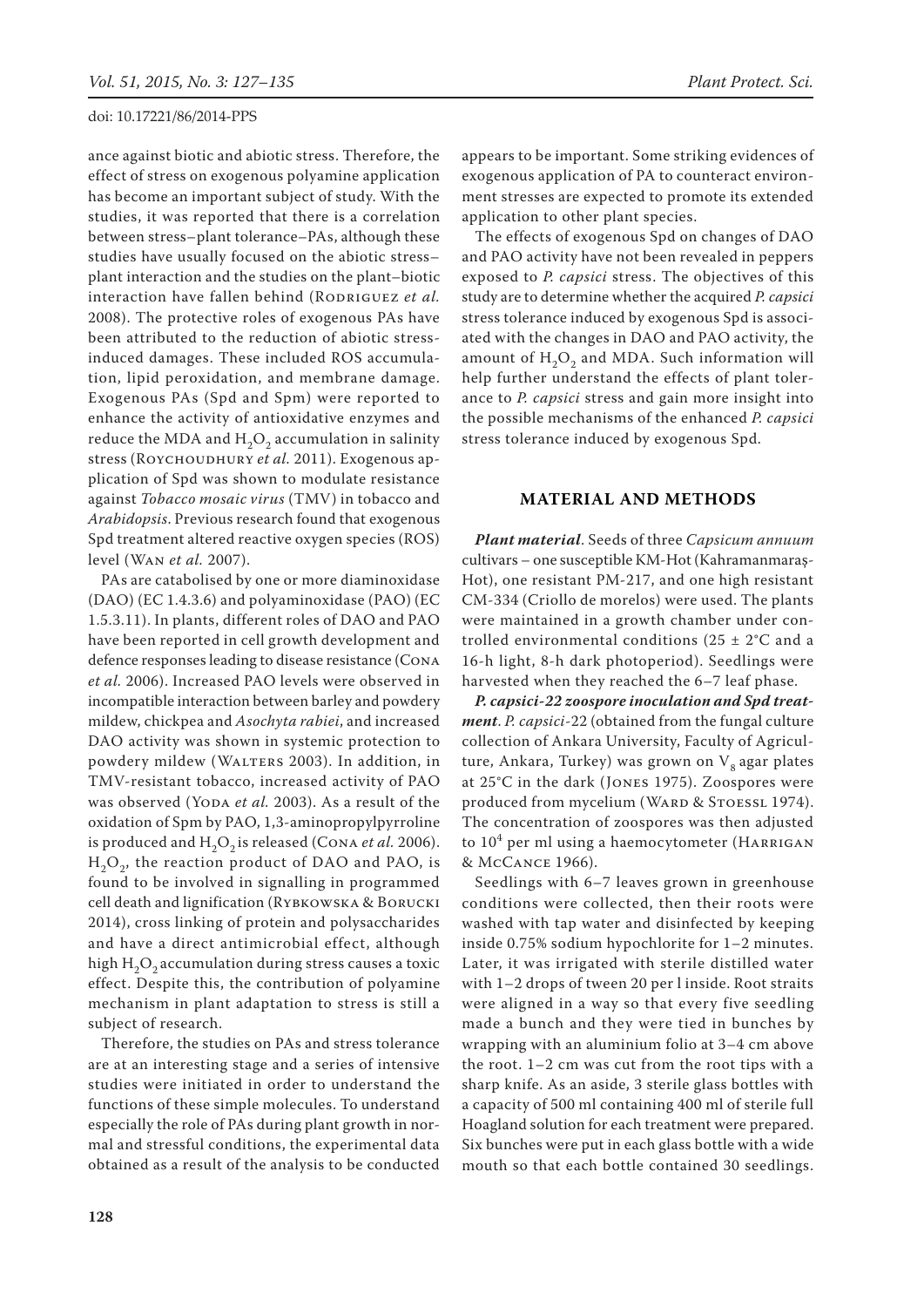Bunches inside the bottle with an opening just wide enough for plant bunches were supported with the cotton wrapped around them and incubated for 3 days in a plant breeding chamber adjusted to  $22 \pm 3$ °C, 60% humidity, and 14 h of a light period to adapt to changing environmental conditions (Koç *et al.* 2011).

Before inoculation, 0.1 and 1 mM Spd treatments were performed by superficial spraying onto pepper seedlings. Distilled water treatment was performed in the control groups. Inoculation procedure (Koç *et al.* 2011) was done 72 h after treatment. Under the same conditions, random samples were taken on the first, third and fifth days according to the random block design model. Leaves from the plants taken were separated and immediately frozen in liquid nitrogen. Later, they were put inside the plastic bags, labelled and kept at –70°C until analysis.

*Disease severity and necrosis length*. The root inoculation test was performed as described by Pal-LOIX *et al.* (1988). Inoculation was done 72 h after Spd pre-treatment and seedlings were incubated in a plant breeding chamber adjusted to  $22 \pm 3^{\circ}$ C, 60% humidity, and 14 h of a light period. Ten seedlings were used for each treatment (*P. capsici*, 0.1 mM Spd + *P. capsici,* and 1 mM Spd + *P. capsici*) (for each pepper cultivar), then necrosis length and disease severity were measured during 5 days in each seedling. Lesion development was expressed as necrosis length (mm). The disease severity was rated based on a 0–5 scale (Kim *et al*. 1989). Scale values 0–3 were accepted as resistant and 3–5 as sensitive (0: no visible disease symptoms, 1: leaves slightly with brownish lesions beginning to appear on stems, 2: 30–50% of entire plant diseased, 3: 50–70% of entire plant diseased, 4: 70–90% of entire plant diseased, 5: plant dead).

*DAO (EC 1.4.3.6) and PAO (EC 1.5.3.11) activity*. DAO (EC 1.4.3.6) and PAO (EC 1.5.3.11) activities were estimated spectrophotometrically using a method based on the colourimetric assay of  $\Delta^1$ -pyrroline using Put (for DAO) or Spd (for PAO) as substrates (HOLMSTEDT et al. 1961). Enzyme activity was expressed in pmol  $\Delta^1$ -pyrroline/min/g FW using an extinction coefficient of  $1.86 \times 10^3$  mol<sup>-1</sup> cm<sup>-1</sup>.

*Determination of H<sub>2</sub>O<sub>2</sub> content*. H<sub>2</sub>O<sub>2</sub> content in leaves was determined in accordance with VELIKOVA *et al.* (2000). The content of  $H_2O_2$  was calculated by comparison with a standard calibration curve previously made using different concentrations of  $H_2O_2$ .

*Malondialdehyde determination*. The malondialdehyde (MDA) concentration in pepper leaves was

determined by the thiobarbituric acid (TBA) reaction in accordance with the method of HEATH and PACKER (1968). The concentration of MDA was calculated using an extinction coefficient of 155 mM<sup>-1</sup> cm<sup>-1</sup>.

*Statistical method*. All the features were analyzed by a three-factor  $(3 \times 3 \times 4)$  analysis of variance. Conformity of the data to normal distribution was tested by the Kolmogorov-Smirnov test and the homogeneity of variances was controlled by the Levene test. As a result of analysis of variance, the Duncan Multiple Range Test for the determination of different mean values at 5% significance was used. Introductory statistics related to the features were calculated and the results of the Duncan test are expressed in letters next to the mean ± standard error. Data presented are mean values ± standard error measures for three replicates (*n* = 3). Analyses of variance were done by Minitab 16, Duncan tests were performed using MSTAT package programs. Statistical significance is indicated by appropriate letters within the tables.

#### **RESULTS**

Reaction experiments demonstrated by KM-Hot, PM-217, and CM-334 pepper cultivars exposure to *P. capsici* and Spd + *P. capsici* were performed under controlled conditions. The most significant differences were determined on the fifth day in terms of disease severity and necrosis length. It was observed that the disease agent displayed faster progress in KM-Hot pepper cultivars and most of the seedlings were damaged on the fifth day after inoculation, although Spd pre-application reduced the severity of the disease (Table 1). When all three pepper genotypes were compared in terms of necrosis length, on the fifth day following infection with the *P. capsici* treatment, the difference in necrosis length was significant for all three cultivars ( $P < 0.05$ ). The highest necrosis length was determined in the KM-Hot genotype, and the difference between necrosis lengths was significant for all three cultivars, although Spd + *P. capsici* treatments in pepper seedlings reduced the necrosis length if compared to *P. capsici* alone (*P* < 0.05) (Table 2).

Maximum DAO activity in the leaves of KM-Hot seedlings were observed on the first and fifth days of treatment in 1 mM Spd + *P. capsici* treatment (*P* < 0.05) (Table 3). Maximum enzyme activity was detected on the third day in 0.1 mM Spd + *P. capsici* and 1 mM Spd +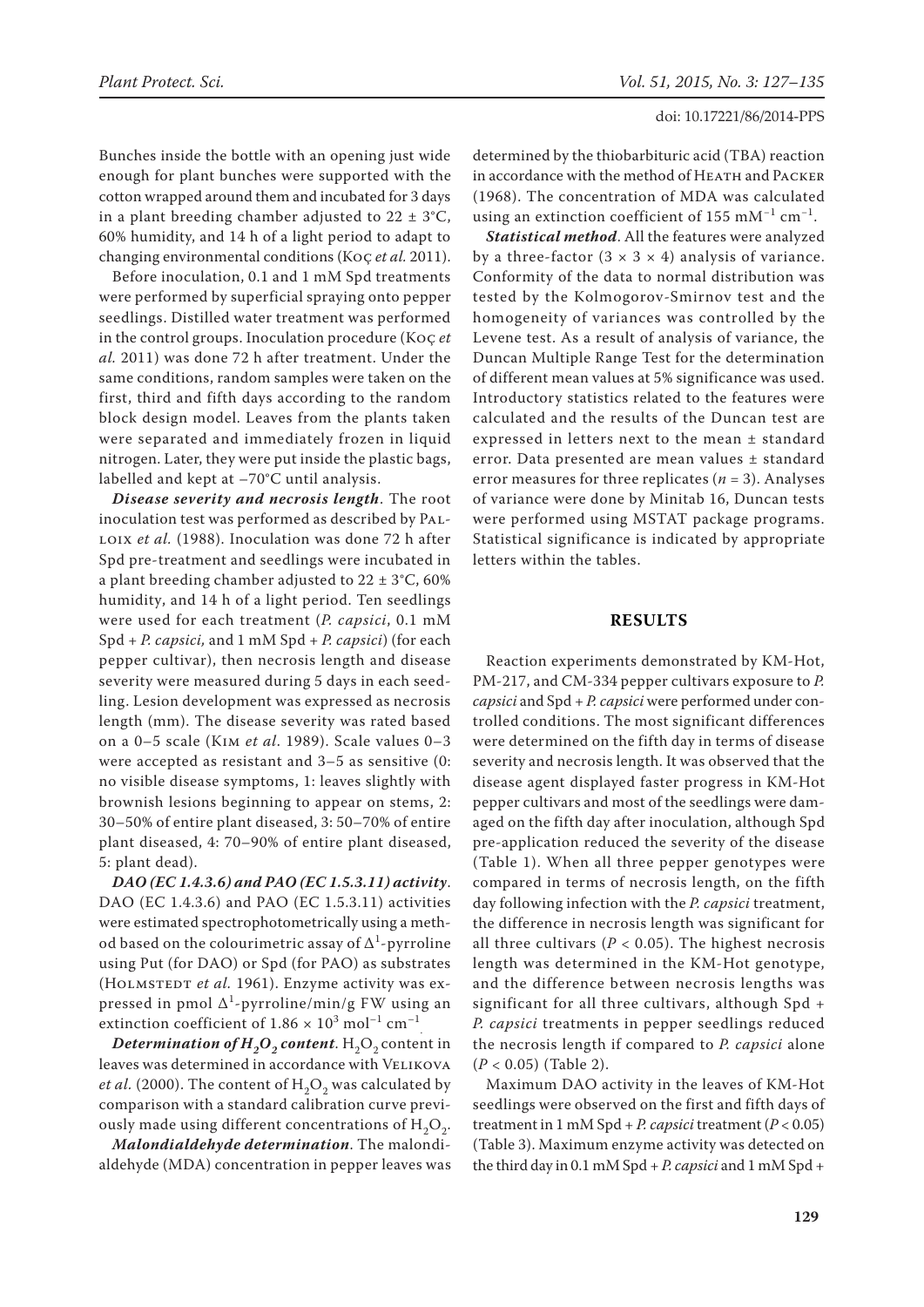| Scale          | KM-Hot |                                                             |       |       | PM-217                  |                                                             | CM-334 |                                                                                        |            |  |
|----------------|--------|-------------------------------------------------------------|-------|-------|-------------------------|-------------------------------------------------------------|--------|----------------------------------------------------------------------------------------|------------|--|
|                |        | P. capsici 0.1 mM Spd 1 mM Spd +<br>+ P. capsici P. capsici |       |       | + P. capsici P. capsici | <i>P. capsici</i> $0.1 \text{ mM Spd } 1 \text{ mM Spd } +$ |        | P. capsici $0.1 \text{ mM Spd } 1 \text{ mM Spd } +$<br>$+ P. \text{ } \text{capsici}$ | P. capsici |  |
| $\mathbf{0}$   |        |                                                             |       | 2     | 3                       | 4                                                           |        | 4                                                                                      | 3          |  |
|                |        |                                                             |       | $3*$  | $3*$                    | $2^*$                                                       | $4*$   | $2^*$                                                                                  | $2^*$      |  |
| $\overline{2}$ |        |                                                             |       | $2^*$ | $2^*$                   | $2^*$                                                       | $1*$   | $2^*$                                                                                  | $3*$       |  |
| 3              |        | $3*$                                                        | $2^*$ | $1*$  | $1*$                    | $1*$                                                        | $1*$   | $2^*$                                                                                  | $2^*$      |  |
| $\overline{4}$ | $4*$   | $3*$                                                        | $4*$  | $1*$  | $1*$                    | $1*$                                                        | $2^*$  |                                                                                        |            |  |
| 5              | $6*$   | $4*$                                                        | $4*$  | $1*$  |                         |                                                             |        |                                                                                        |            |  |
| Average        | 4.6    | 4.1                                                         | 4.2   | 1.9   | 1.4                     | 1.3                                                         | 1.7    | 1.2                                                                                    | 1.4        |  |

Table 1. Disease scale values (Kım *et al.* 1989) of pepper seedlings pre-treated by Spd and inoculated by *P. capsici*  $(10^4 \text{ zoospores/ml})$  from root necks on the fifth day

Average =  $\Sigma$  (pepper seedlings number  $\times$  scale values)/total pepper seedlings number; \*diseased seedlings

*P. capsici* treatments and Spd + *P. capsici* increased the enzyme activity compared to both the control and *P. capsici* alone (*P* < 0.05). 1 mM Spd + *P. capsici* treatment at all times in the leaves of KM-Hot seedlings increased the PAO enzyme activity compared to both the control and *P. capsici* alone (*P* < 0.05). The highest enzyme activity was detected on the fifth day in 1 mM Spd + *P. capsici* treatment (Table 4).

On the first and third days of treatment, 0.1 mM Spd + *P. capsici* increased the DAO enzyme activity compared to the control and *P. capsici* treatment alone in the leaves of PM-217 seedlings (*P* < 0.05). On the fifth day, 1 mM Spd + *P. capsici* increased the DAO enzyme activity compared to both the control and *P. capsici* treatment alone (*P* < 0.05) (Table 3). The

Table 2. Necrosis length of pepper seedlings after exposure to *P. capsici* and exogenous pre-application of Spd + *P. capsici* on the fifth day ( $P < 0.05$ )

| <b>Cultivars</b> | Treatments                                                                                   | Necrosis length (mm)<br>$(\overline{x} \pm s_{\overline{x}})$           |
|------------------|----------------------------------------------------------------------------------------------|-------------------------------------------------------------------------|
| KM-Hot           | P. capsici<br>$0.1$ mM Spd + P. capsici<br>$1 \text{ mM Spd} + P$ . capsici                  | $35.6 \pm 0.954$ Aa<br>$26.18 \pm 1.01$ Ba<br>$27.24 \pm 0.676$ Ba      |
| PM-217           | P. capsici<br>$0.1$ mM Spd + P. capsici<br>$1 \text{ mM Spd} + P$ . capsici                  | $27.222 \pm 0.385$ Ab<br>$21.511 \pm 0.547$ Bb<br>$18.444 \pm 0.581$ Cb |
| $CM-334$         | P. capsici<br>$0.1 \, \text{mM}$ Spd + <i>P. capsici</i><br>$1 \text{ mM Spd} + P$ . capsici | $8.76 \pm 1.51$ Ac<br>$2.711 \pm 0.038$ Bc<br>$3.444 \pm 0.022$ Bc      |

Capital letters represent application differences in the same cultivar; lowercase letters represent differences in cultivars for the same application

highest PAO activity was determined in *P. capsici* treatment alone in the leaves of PM-217 seedlings on the first and third days of treatment  $(P < 0.05)$ , although Spd pre-treatments before inoculation in the leaves of PM-217 cultivar were not effective on the first and third days of treatment compared to the *P. capsici* treatment alone (*P* < 0.05). On the fifth day, 0.1 mM Spd + *P. capsici* and 1 mM Spd + *P. capsici* increased the PAO enzyme activity compared to both the control and *P. capsici* treatment alone (*P* < 0.05) (Table 4). Maximum increase in enzyme on the fifth day was detected in 1 mM Spd + *P. capsici* treatment (*P* < 0.05) (Table 4).

On the first and third days of treatment, 0.1 mM Spd + *P. capsici* treatment and 1 mM Spd + *P. capsici* treatment on the fifth day increased the DAO activity compared to both the control and *P. capsici* alone  $(P < 0.05)$  in the leaves of CM-334 seedlings. Maximum enzyme activity was detected on the third day in 0.1 mM Spd + *P. capsici*. Maximum DAO activity was detected on the fifth day in the treatment of 1 mM Spd + *P. capsici* (*P* < 0.05) (Table 3) although Spd pre-treatment before inoculation in the leaves of CM-334 cultivar was not effective on the first and third days of treatment. Spd + *P. capsici* treatment in the leaves of CM-334 cultivar was effective on the first day of treatment and the highest PAO activity was determined in 0.1 mM Spd + *P. capsici* treatment and it has increased the activity of PAO enzyme compared to *P. capsici* treatment alone  $(P < 0.05)$ (Table 4). The highest PAO activity was defined on the fifth day in 1 mM Spd + *P. capsici* and *P. capsici* treatment alone  $(P < 0.05)$  (Table 4).

At all times of treatment, 0.1 mM Spd + *P. capsici* decreased the amount of  $H_2O_2$  both in the control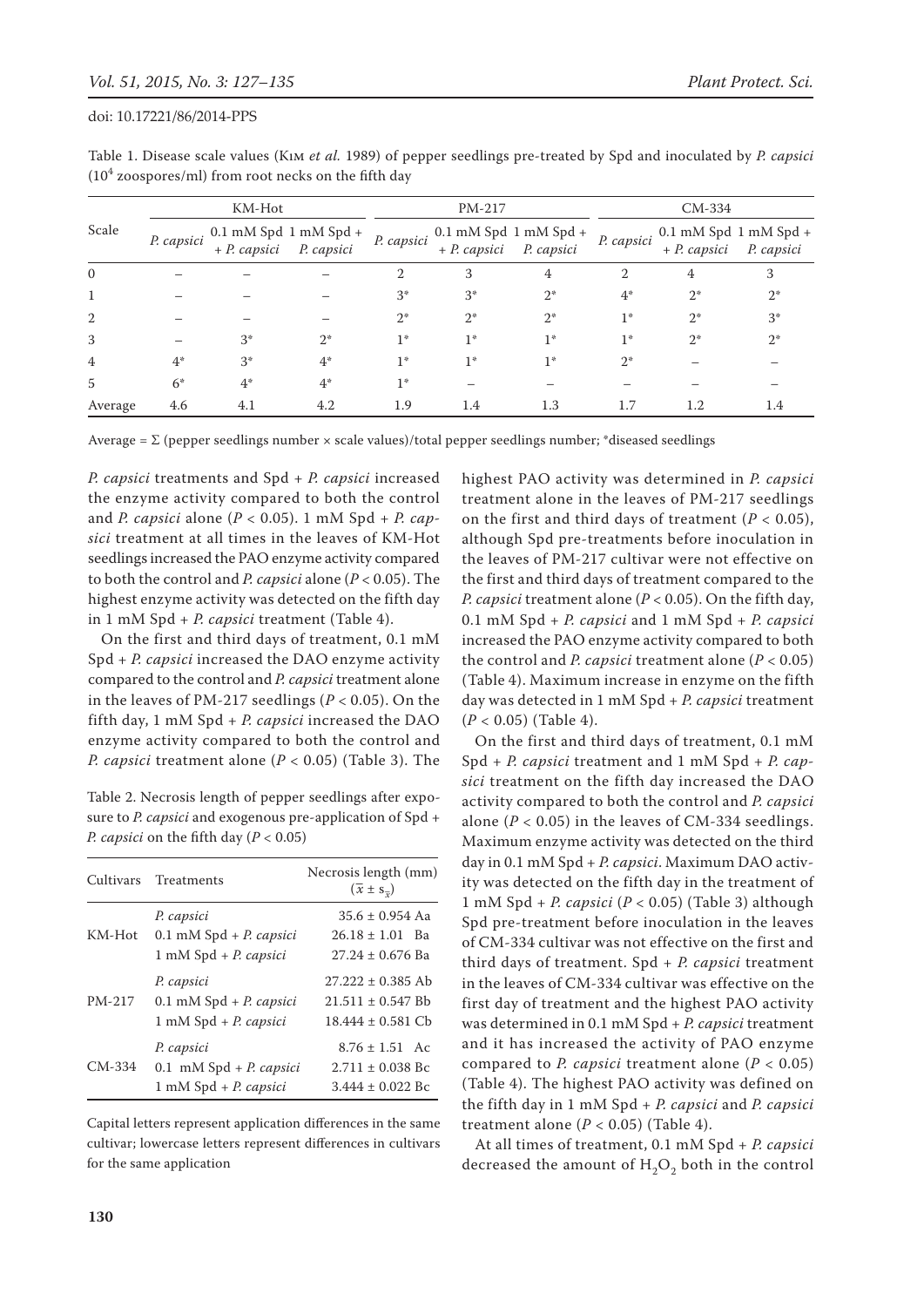| Cultivars | <b>Treatments</b>                | DAO activity ( $\Delta^1$ -pyrroline pmol/g FW) ( $\bar{x} \pm s_{\bar{x}}$ ) |                        |                       |  |  |  |  |
|-----------|----------------------------------|-------------------------------------------------------------------------------|------------------------|-----------------------|--|--|--|--|
|           |                                  | Day 1                                                                         | Day 3                  | Day 5                 |  |  |  |  |
|           | Control                          | $1349.8 \pm 73.9$ Bb2                                                         | $1427.4 \pm 36.5$ Cb2  | $1801.1 \pm 80.8$ Ca1 |  |  |  |  |
|           | P. capsici                       | $1167.2 \pm 26.7$ Cb3                                                         | $1458.9 \pm 15.9$ Cc2  | $3073.2 \pm 26$ Aa1   |  |  |  |  |
| KM-Hot    | $0.1$ mM Spd + <i>P. capsici</i> | $1517.8 \pm 40.5$ Bb2                                                         | $3509.5 \pm 44.6$ Aa1  | $2292.7 \pm 4.09$ Ba2 |  |  |  |  |
|           | $1 \text{ mM Spd} + P$ . capsici | $2098.7 \pm 38.5$ Aa2                                                         | $3035.7 \pm 23.7$ Ba1  | $3208.3 \pm 67.1$ Aa1 |  |  |  |  |
|           | Control                          | $1516.7 \pm 43.1$ Bab3                                                        | $1882.4 \pm 91.9$ Ca1  | $1704 \pm 56.8$ Ba2   |  |  |  |  |
| PM-217    | P. capsici                       | $1012.3 \pm 48.6$ Cb3                                                         | $2525.9 \pm 38.6$ Ba1  | $1538.5 \pm 71.9$ Bc2 |  |  |  |  |
|           | $0.1$ mM Spd + <i>P. capsici</i> | $1962.7 \pm 42$<br>Aa2                                                        | $3105 \pm 191$ Ab1     | $897.4 \pm 15.9$ Cc3  |  |  |  |  |
|           | $1 \text{ mM Spd} + P$ . capsici | $1060.7 \pm 47.5$ Cb <sub>2</sub>                                             | $2366.1 \pm 32.9$ Bb1  | $2656.1 \pm 40.2$ Ac1 |  |  |  |  |
|           | Control                          | $1587.7 \pm 26.4$ Ca <sub>2</sub>                                             | $1830.6 \pm 20.3$ Ba1  | $1707.1 \pm 76.3$ Ca1 |  |  |  |  |
|           | P. capsici                       | $2680.1 \pm 74.9$ Aa2                                                         | $2227.5 \pm 65.3$ Ab3  | $2532 \pm 133$ Bb1    |  |  |  |  |
| CM-334    | $0.1$ mM Spd + <i>P. capsici</i> | $1930.4 \pm 30.6$ Ba2                                                         | $2310.4 \pm 38.1$ Ac1  | $1381 \pm 57.1$ Db3   |  |  |  |  |
|           | $1 \text{ mM Spd} + P$ . capsici | $877.2 \pm 15.4 \text{ Dc3}$                                                  | $1257.7 \pm 22$<br>Cc2 | $2872.7 \pm 61.2$ Ab1 |  |  |  |  |

|                                      | Table 3. DAO activity in leaves of pepper seedlings after exposure to P. capsici and exogenous pre-application of |  |  |  |  |  |  |
|--------------------------------------|-------------------------------------------------------------------------------------------------------------------|--|--|--|--|--|--|
| Spd + <i>P. capsici</i> $(P < 0.05)$ |                                                                                                                   |  |  |  |  |  |  |

Capital letters represent application differences in the same cultivar; lowercase letters represent differences in cultivars for the same application; numbers represent differences in days for the same cultivar and the same application

and *P. capsici* treatment alone in the leaves of KM-Hot seedlings ( $P < 0.05$ ). On the fifth day of treatment, 0.1 mM Spd + *P. capsici* decreased and 1 mM Spd + *P. capsici* increased the amount of H<sub>2</sub>O<sub>2</sub> compared to both the control and *P. capsici* treatment alone (*P* < 0.05) (Table 5). 0.1 mM Spd + *P. capsici* pre-treatment was effective on the third and fifth days in the leaves of CM-334 seedlings and 1 mM Spd + *P. capsici* on the third and fifth days very slightly increased the amount

of H<sub>2</sub>O<sub>2</sub> ( $P < 0.05$ ). Spd + *P. capsici* pre-treatment before inoculation was effective on the third day of treatments in the leaves of PM-217 seedlings, Spd + *P. capsici* decreased the amount of H<sub>2</sub>O<sub>2</sub> compared to *P. capsici* treatment alone (*P* < 0.05). While 0.1 mM Spd + *P. capsici* increased the amount of  $H_2O_2$  on the fifth day, 1 mM Spd + *P. capsici* treatment decreased the amount of  $H_2O_2$  compared to *P. capsici* treatment alone  $(P < 0.05)$  (Table 5).

Table 4. PAO activity in leaves of pepper seedlings after exposure to exogenous pre-application of Spd + *P. capsici*  $(P < 0.05)$ 

| Cultivars | <b>Treatments</b>                | PAO activity ( $\Delta^1$ -pyrroline pmol/g FW) $(\bar{x} \pm s_{\bar{y}})$ |                       |                         |  |  |  |  |
|-----------|----------------------------------|-----------------------------------------------------------------------------|-----------------------|-------------------------|--|--|--|--|
|           |                                  | Day 1                                                                       | Day 3                 | Day 5                   |  |  |  |  |
| KM-Hot    | Control                          | $1386.2 \pm 18.1$ Aa1                                                       | $1169.6 \pm 5.92$ Dc2 | $1048.8 \pm 16.8$ Dc3   |  |  |  |  |
|           | P. capsici                       | $954.6 \pm 20.2$ Cc3                                                        | $1765.1 \pm 17.5$ Bb2 | $2527.3 \pm 65.3$ Ba1   |  |  |  |  |
|           | $0.1$ mM Spd + <i>P. capsici</i> | $1291.1 \pm 8.5$ Bc3                                                        | $1563.2 \pm 1.51$ Cb1 | $1459.6 \pm 53.8$ Cb2   |  |  |  |  |
|           | $1 \text{ mM Spd} + P$ . capsici | $1496.2 \pm 16.1$ Aa3                                                       | $1976.6 \pm 13.8$ Aa2 | $2772.6 \pm 40.5$ Aa1   |  |  |  |  |
|           | Control                          | $1147.8 \pm 62.9$ Cb3                                                       | $1259.9 \pm 38.3$ Db2 | $1408.7 \pm 34.6$ Db1   |  |  |  |  |
| PM-217    | P. capsici                       | $3593.6 \pm 2.53$ Aa1                                                       | $3368.3 \pm 44.9$ Aa2 | $1640.1 \pm 0.261$ Cc3  |  |  |  |  |
|           | $0.1$ mM Spd + <i>P. capsici</i> | $1702.9 \pm 8.83$ Ba3                                                       | $2705.4 \pm 24.6$ Ba1 | $1962.7 \pm 76.2$ Ba2   |  |  |  |  |
|           | $1 \text{ mM Spd} + P$ . capsici | $991.15 \pm 5.38$ Db3                                                       | $1534.2 \pm 2.21$ Cb2 | $2711.0 \pm 3.36$ Aa1   |  |  |  |  |
|           | Control                          | $1312.7 \pm 3.73$ Ca2                                                       | $1742.2 \pm 17.5$ Aa1 | $1725.7 \pm 3.0$<br>Ba1 |  |  |  |  |
|           | P. capsici                       | $1428.2 \pm 4.06$ Bb2                                                       | $980.61 \pm 7.02$ Dc3 | $2398.9 \pm 24.1$ Ab1   |  |  |  |  |
| $CM-334$  | $0.1$ mM Spd + <i>P. capsici</i> | $1497.4 \pm 31.4$ Ab1                                                       | $1497.6 \pm 24.6$ Bc1 | $1345.1 \pm 34.9$ Cc2   |  |  |  |  |
|           | $1 \text{ mM Spd} + P$ . capsici | $928.3 \pm 10.3$ Db3                                                        | $1246.2 \pm 36.7$ Cc2 | $2424.2 \pm 18.1$ Ac1   |  |  |  |  |

Capital letters represent application differences in the same cultivar; lowercase letters represent differences in cultivars for the same application; numbers represent differences in days for the same cultivar and the same application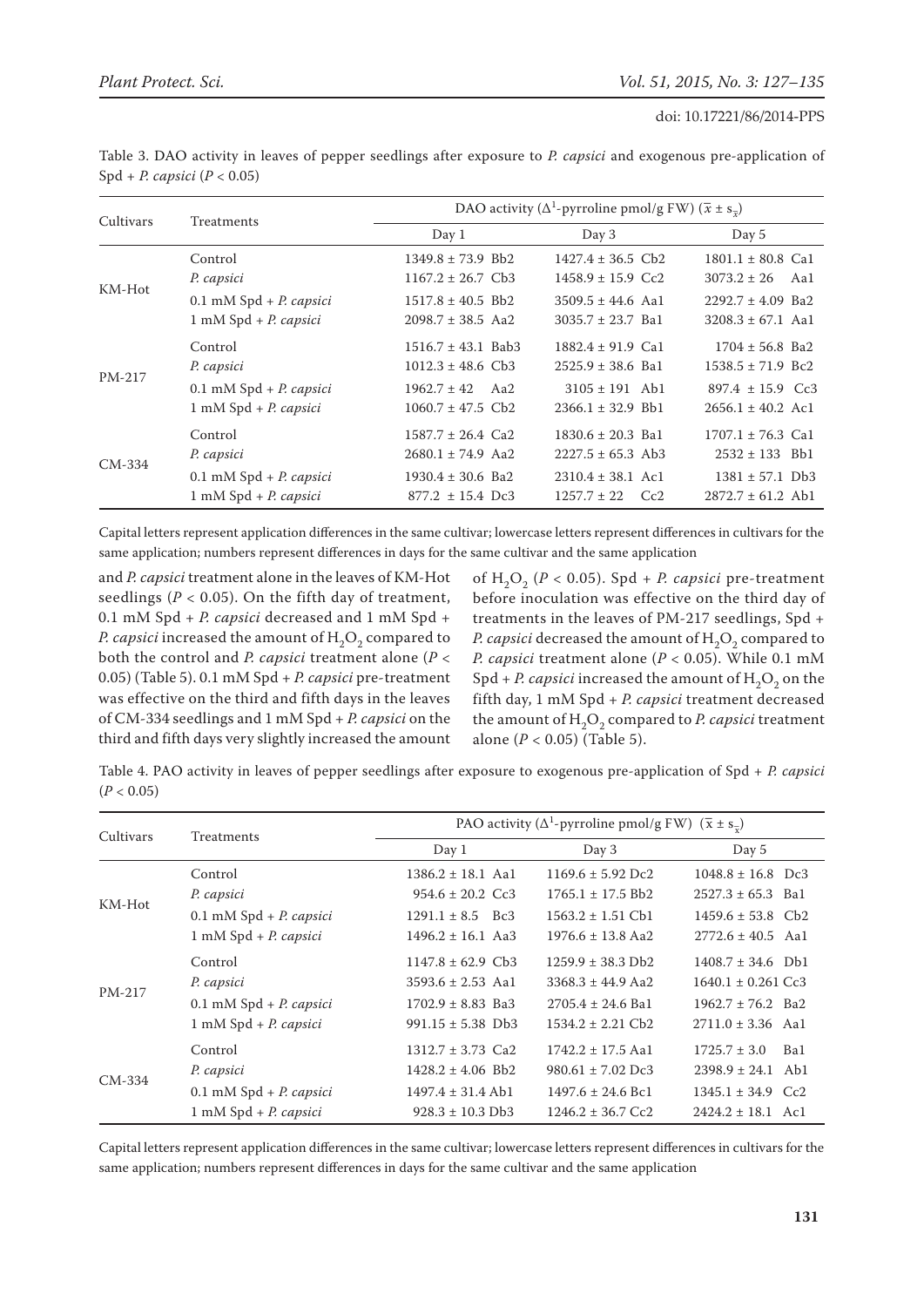| Table 5. $H_2O_2$ content in leaves of pepper seedlings after exposure to P. capsici and exogenous pre-application of |  |  |  |  |  |  |  |
|-----------------------------------------------------------------------------------------------------------------------|--|--|--|--|--|--|--|
| Spd + <i>P. capsici</i> $(P < 0.05)$                                                                                  |  |  |  |  |  |  |  |

| Cultivars | <b>Treatments</b>                | $H_2O_2$ (µmol/g FW) $(\bar{x} \pm s_{\bar{x}})$ |                          |                                    |  |  |  |  |  |
|-----------|----------------------------------|--------------------------------------------------|--------------------------|------------------------------------|--|--|--|--|--|
|           |                                  | Day 1                                            | Day 3                    | Day 5                              |  |  |  |  |  |
|           | Control                          | $20.358 \pm 0.517$ Ba2                           | $26.04 \pm 1.04$<br>Aa1  | $26.899 \pm 0.202$ Aa1             |  |  |  |  |  |
|           | P. capsici                       | $25.006 \pm 0.259$ Aa2                           | $28.724 \pm 0.95$<br>Aa1 | $27.33 \pm 1.27$ Ab1               |  |  |  |  |  |
| $KM$ -Hot | $0.1$ mM Spd + <i>P. capsici</i> | $19.4 \pm 1.24$ Bb1                              | $20.358 \pm 0.517$ Bb1   | $19.86 \pm 0.207$ Bb1              |  |  |  |  |  |
|           | $1 \text{ mM Spd} + P$ . capsici | $24.01 \pm 0.674$ Ab2                            | $27.96 \pm 1.05$ Aa1     | Ab1<br>$27.29 \pm 1.21$            |  |  |  |  |  |
|           | Control                          | $21.264 \pm 0.469$ Ba2                           | $23.379 \pm 0.166$ Ab1   | $25.338 \pm 0.46$ Da1              |  |  |  |  |  |
| PM-217    | P. capsici                       | $22.981 \pm 0.176$ Ba2                           | $24.874 \pm 0.295$ Ab2   | $43.13 \pm 3.34$<br>Ba1            |  |  |  |  |  |
|           | $0.1$ mM Spd + <i>P. capsici</i> | $21.78 \pm 0.34$ Bab2                            | $19.86 \pm 0.207$ Bb2    | $47.118 \pm 0.818$ Aa1             |  |  |  |  |  |
|           | $1 \text{ mM Spd} + P$ . capsici | $32.44 \pm 1.78$<br>Aa1                          | $17.171 \pm 0.697$ Cc3   | $29.612 \pm 0.634$ Ca <sub>2</sub> |  |  |  |  |  |
|           | Control                          | $17.702 \pm 0.295$ Bb1                           | $19.13 \pm 0.604$ Cc1    | $19.229 \pm 0.347$ Cb1             |  |  |  |  |  |
|           | P. capsici                       | $17.927 \pm 0.179$ Bb3                           | $24.731 \pm 0.552$ Ab2   | $26.234 \pm 0.983$ Ab1             |  |  |  |  |  |
| $CM-334$  | $0.1$ mM Spd + <i>P. capsici</i> | $22.98 \pm 1.35$ Aa1                             | $23.299 \pm 0.318$ Ba1   | $18.963 \pm 0.304$ Cb2             |  |  |  |  |  |
|           | $1 \text{ mM Spd} + P$ . capsici | $15.212 \pm 0.272$ Cc2                           | $25.006 \pm 0.383$ Ab1   | $26.317 \pm 0.233$ Ab1             |  |  |  |  |  |

Capital letters represent application differences in the same cultivar; lowercase letters represent differences in cultivars for the same application; numbers represent differences in days for the same cultivar and the same application

On the first, third, and fifth days of treatments, 0.1 mM Spd + *P. capsici* decreased the amount of MDA compared to *P. capsici* treatment alone in the leaves of KM-Hot seedlings (*P* < 0.05) (Table 6). Conversely, 1 mM Spd + *P. capsici* treatment increased the amount of MDA compared to other treatments (*P* < 0.05) (Table 6). 0.1 mM Spd pre-treatment before inoculation was effective at all times of treatments

in the leaves of CM-334 seedlings, 0.1 mM Spd + *P. capsici* decreased the amount of MDA compared to *P. capsici* treatment alone  $(P < 0.05)$  (Table 6). 0.1 mM + *P. capsici* and 1 mM Spd + *P. capsici* on the first and third days in the leaves of PM-217 seedlings decreased the amount of MDA compared to *P. capsici* treatment alone ( $P < 0.05$ ). Conversely, only 1 mM Spd + *P. capsici* on the fifth day of treatment de-

Table 6. MDA content in leaves of pepper seedlings after exposure to exogenous pre-application of Spd + *P. capsici*  $(P < 0.05)$ 

| Cultivars | <b>Treatments</b>                | MDA (nmol/g FW) $(\bar{x} \pm s_{\bar{y}})$ |                        |                        |  |  |  |  |
|-----------|----------------------------------|---------------------------------------------|------------------------|------------------------|--|--|--|--|
|           |                                  | Day 1                                       | Day 3                  | Day 5                  |  |  |  |  |
| $KM$ -Hot | Control                          | Bb2<br>$16.91 \pm 2.31$                     | $21.205 \pm 0.48$ Bb1  | $25.56 \pm 2.16$ Ba1   |  |  |  |  |
|           | P. capsici                       | $16.32 \pm 0.991$ Bb2                       | $32.06 \pm 1.12$ Ab1   | $29.302 \pm 0.871$ Ab1 |  |  |  |  |
|           | $0.1$ mM Spd + <i>P. capsici</i> | $12.917 \pm 0.046$ Cb2                      | $23.15 \pm 1.38$ Bb1   | $27.24 \pm 1.19$ Bb1   |  |  |  |  |
|           | $1 \text{ mM Spd} + P$ . capsici | $31.2 \pm 3.61$<br>Aa1                      | $31.69 \pm 2.61$ Aa1   | $34.66 \pm 4.58$ Aa1   |  |  |  |  |
|           | Control                          | $30.889 \pm 0.592$ Aa1                      | $29.69 \pm 1.85$ Ba1   | $26.164 \pm 0.60$ Ca1  |  |  |  |  |
|           | P. capsici                       | $30.36 \pm 1.61$<br>Aa3                     | $39.165 \pm 0.535$ Aa2 | $54.89 \pm 5.82$ ABa1  |  |  |  |  |
| PM-217    | $0.1$ mM Spd + <i>P. capsici</i> | $25.31 \pm 2.59$<br>Ba3                     | $33.89 \pm 3.65$ ABa2  | $60.26 \pm 5.82$ Aa1   |  |  |  |  |
|           | $1 \text{ mM Spd} + P$ . capsici | $30.44 \pm 3.47$<br>Aa2                     | $31.954 \pm 0.93$ ABa2 | $33.99 \pm 2.56$ Ba1   |  |  |  |  |
|           | Control                          | Ab1<br>$27.41 \pm 2.4$                      | $23.4 \pm 1.09$ Bb1    | $24.93 \pm 1.99$ Ba1   |  |  |  |  |
|           | P. capsici                       | $27.27 \pm 1.5$<br>Aa2                      | $30.59 \pm 1.86$ Ab1   | $32.125 \pm 0.885$ Ab1 |  |  |  |  |
| $CM-334$  | $0.1$ mM Spd + <i>P. capsici</i> | $26.714 \pm 0.628$ Aa1                      | $26.043 \pm 0.27$ ABb1 | $10.509 \pm 0.371$ Cc2 |  |  |  |  |
|           | $1 \text{ mM Spd} + P$ . capsici | $24.48 \pm 2.48$<br>Bb2                     | $21.77 \pm 4.96$ Bb2   | $32.79 \pm 2.23$ Ab1   |  |  |  |  |

Capital letters represent application differences in the same cultivar; lowercase letters represent differences in cultivars for the same application; numbers represent differences in days for the same cultivar and the same application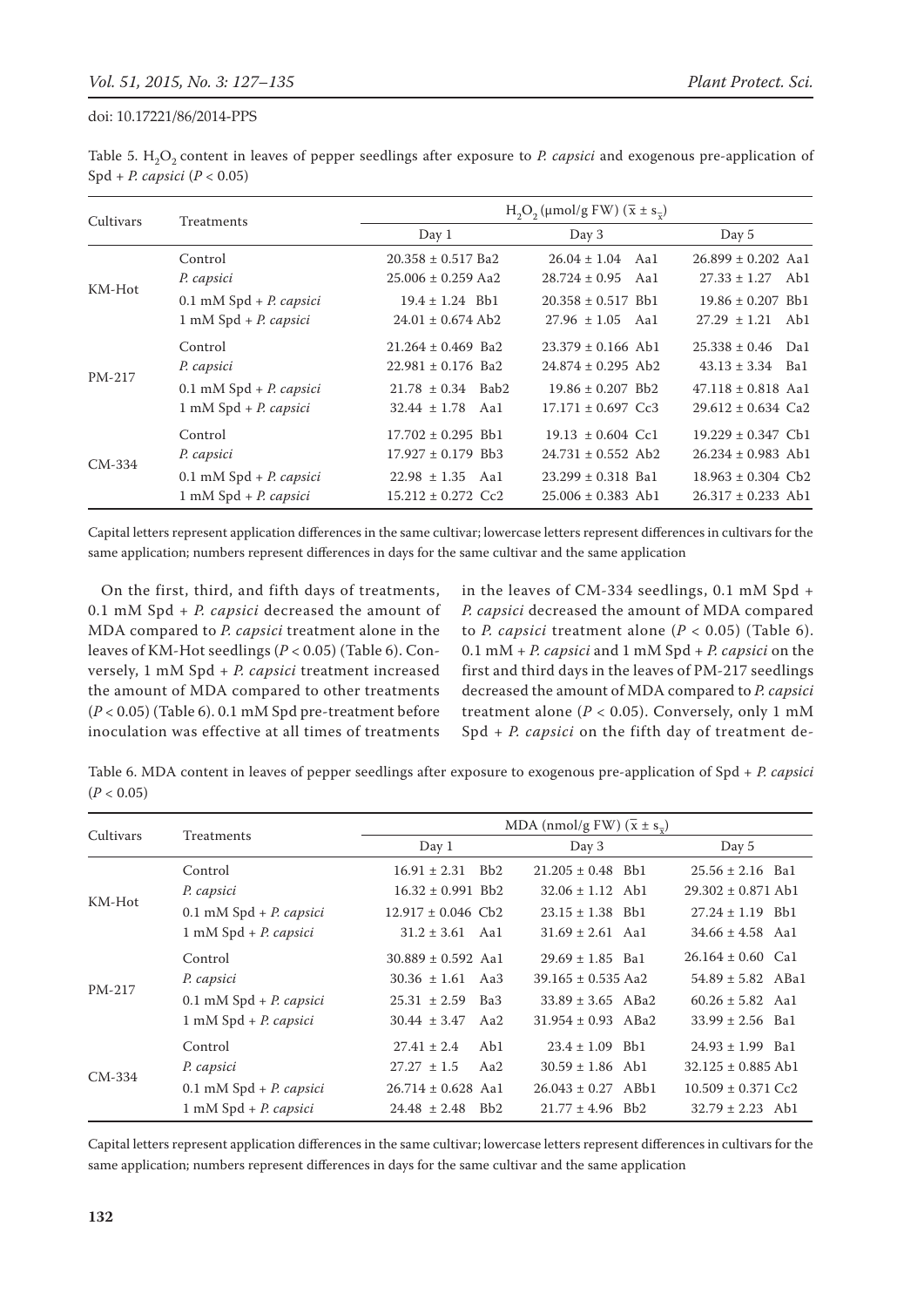creased the amount of MDA compared to *P. capsici* treatment alone  $(P < 0.05)$  (Table 6).

### **DISCUSSION**

DAO and PAO activities play an important role in increasing the stress-resistance of plants. Data from studies in recent years has shown that DAO and PAO play a role in the PA catabolism and the products formed as a result of PA degradation are required in many important physiological events (Kongkiattikajorn 2009).

PA oxidation plays an essential role during PA signal transduction. Importantly, the activities of PAO and DAO enzymes are increased upon pathogen infection (Moschou *et al.* 2009). In tobacco, oxidation induces the hypersensitive response (HR) during TMV infection and this is essential for defence against the bacterium *P. syringae* pv*. tabaci* and the oomycete *Phytophthora parasitica* var*. nicotianae* (Yoda *et al*. 2003; Moschou *et al*. 2009) because PAO and DAO activities result in the production of  $H_2O_2$ , a process that contributes to stimulate host cell death. With the induction of HR, it has been demonstrated that the oxidation of PAs is important to strengthen the cell wall during pathogen attack (Angelini *et al*. 2010). YODA *et al.* (2003, 2006) reported that H<sub>2</sub>O<sub>2</sub> was produced as a result of polyamine catabolism in tobacco plants exposed to biotic stress (TMV acts as a signalling molecule that stimulates the defence genes). PASCHALIDIS and ROUBELAKIS-ANGELATIS (2005) reported that a programmed cell death occurs as a result of the increase in PAO level and the accompanying increase in  $H_2O_2$  amount. The fact that being a product of DAO and PAO reaction, having a role in the generation of hypersensitive response considered as the form of programmed cell death and having role in the lignification during normal growth and stress response (WALTERS 2003) confirms these results. The present study indicated that *P. capsici* stress generally increased DAO and PAO activities in pepper leaves. In addition, an increase in the amount of  $H_2O_2$  was detected in all pepper cultivars after *P. capsici* infection. H<sub>2</sub>O<sub>2</sub> production might be related to PAO and DAO activation in the infected cultivars. BESTWIK et al. (1997) found low accumulation of  $H_2O_2$  in the tissues 48 h after the inoculation with *Botrytis cinerea*. This may indicate that the potential pathogen cannot activate the defence mechanisms if it is not recognised quickly by

the plant. The plant defence system operates at lower levels in the early phases of infection because tissue injury is also low. *Pseudomonas syringae* pv. *tabaci*  treatment increased the  $H_2O_2$  content and PAO activity in the wild-type tobacco (*Nicotiana tabacum*  cv. Xanthi) plants (Moschou *et al.* 2009). DAO and PAO activity were observed during HR induction in powdery mildew resistant varieties of barley at 3 days after inoculation (COWLEY & WALTERS 2002). In our study, it was determined that the amount of  $H_2O_2$  is low in KM-Hot, CM-334, and PM-217 cultivars on the first day following the *P. capsici* infection, when compared to the third and fifth day. Large amounts of peroxide were found and high DAO and PAO activities on days 3 and 5 following the infection generally. H<sub>2</sub>O<sub>2</sub> produced by PAO and DAO could act as a signalling agent in the defence responses of plant–pathogen interactions. Localised  $H_2O_2$  production is reported to be important for a variety of plant responses like protein cross-linking, callose deposition, and accumulation of phenolic compounds in fungal–plant interactions (WALTERS 2003).  $H_2O_2$ , the reaction product of DAO and PAO, may stimulate the synthesis of lignin (Cona *et al.* 2003), which can prevent fungi from entering the cell.

Spd may serve two functions in plant stress tolerance; one as a direct stress-protecting compound and the other as a stress signalling regulator. Exogenous Spd treatment caused a substantial reduction in high ROS amount and thereby reduced the oxidative stress under stress. This positive effect of exogenous Spd may be related to its antioxidant properties (Kubis 2005). Rea *et al.* (2004) determined in their study that high amounts of  $H_2O_2$  are decreased in the transgenic *Zea mays* and *Pisum sativum* in the presence of exogenous substrates (Spd and Put). The expression of PAO activity from maize in tobacco cells is sufficient to induce programmed cell death when PAs are exogenously added (Rea *et al*. 2004). Hu *et al.* (2012) reported that the exogenous Spd pre-treatment increases the PAO and DAO activity in two tomato species under salinity-alkalinity stress and they asserted that these results increase the tolerance of tomato plants exposed to salinityalkalinity stress of the exogenous Spd. In our study, 0.1 mM Spd pre-treatment led to an increase in DAO activity on the third day in three cultivars under the stress of *P. capsici*, 1 mM Spd + *P. capsici* led to an increase in DAO and PAO activities on the fifth day compared to *P. capsici* treatment alone. Therefore, 0.1 mM Spd + *P. capsici* application was effective on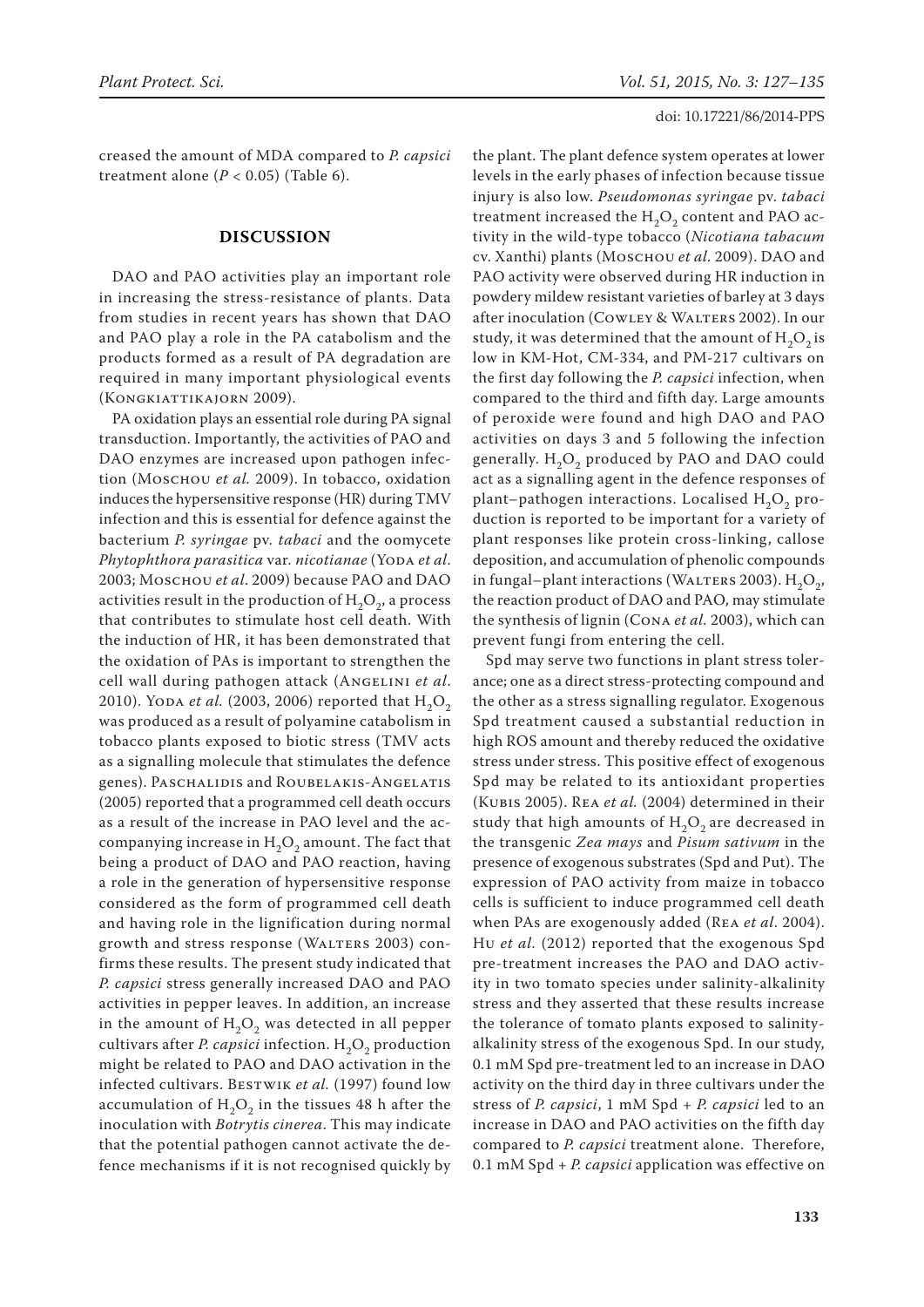the third day of treatments in the leaves of pepper seedlings, whereas 1 mM Spd + *P. capsici* was effective on the fifth day of treatment. Although  $H_2O_2$ induces defence-related genes and defence responses at low concentrations, it causes cell damage and cell death in high concentrations. In this study, 0.1 mM Spd + *P. capsici* treatment caused a decrease in the amount of  $H_2O_2$  produced on the third day in all cultivars. 1 mM Spd + *P. capsici* treatment did not affect the amount of  $H_2O_2$  produced on the fifth day in KM-Hot and CM-334 cultivars, whereas in PM-217 cultivar it caused a decrease. This may be due to the internal protection mechanism of the cell and antioxidant properties of Spd. It may have caused a decrease in the amount of  $H_2O_2$  because the PAs like Spd are also accepted as scavengers of free radicals (PASCHALIDIS & ROUBELAKIS 2005). Therefore, they may decrease the MDA content.

Membrane lipid peroxidation occurs as a result of the generation of reactive oxygen species like  $H_2O_2$ (Xu *et al.* 2011). Intracellular accumulation of  $H_2O_2$ causes a lipid peroxidation in the membrane and so the content of MDA increases in *P. capsici* treatment. Studies have shown that PAs act directly as a scavenger of free radicals against the oxidative injury in the plants or bind to antioxidant enzymes to break up the free radicals (Roychoudhury *et al.* 2011). In our study, MDA as the indicator of oxidative stress showed a significant increase in all genotypes on the third day following the *P. capsici* infection alone. Conversely, it was detected that 0.1 mM Spd + *P. capsici* treatment in all pepper cultivars on the third day decreased the amount of MDA and  $H_2O_2$ . These results indicate that 0.1 mM Spd pre-treatment before *P. capsici* infection reduces the plasma membrane injury by decreasing the level of ROS and therefore it may increase the tolerance of pepper genotypes to *P. capsici*. 1 mM Spd + *P. capsici* treatment caused a very slight increase in the amount of MDA in KM-Hot and CM-334 cultivars on the fifth day. This may block the plant defence system (antioxidative) in KM-Hot and CM-334 cultivars on the fifth day. 1 mM Spd + *P. capsici* treatment decreased MDA and  $H_2O_2$  accumulation in PM-217 cultivar on the fifth day. Moreover, it was shown in this study that Spd + *P. capsici* treatments in pepper seedlings reduced the necrosis length and the severity of disease compared to *P. capsici* alone generally. These results showed that Spd has the potential to scavenge free radicals and alleviate pathogen stress.

The present study showed that tolerance to *P. capsici* can be regulated by the treatment of exogenous Spd

at a proper concentration. The response to *P. capsici* differs among the cultivars and different effects of Spd applied exogenously at two different concentrations during stress may be related to the different genotypes of species. This is supported by studies conducted on different genotypes of the same species and species susceptible to or resistant against biotic stress. Despite this, many physiological and biochemical investigations including the defence system are required for a better understanding of the effect of exogenous Spd treatment on the yield, quality, and disease severity of pepper under the stress of *P. capsici*. Therefore, our efforts and project study on this issue continue.

#### **References**

- Alcazar R., Cuevas J.C., Planas J., Zarza X., Bortolattı C., Carrasco Salınas P., Tıburcıo J., Altabella A.F. (2011): Integration of polyamines in the cold acclimation response. Plant Science, 180: 31–38.
- Angelını R., Cona A., Federıco R., Fıncato P., Tavladorakı P., Tısı A. (2010): Plant amine oxidases "on the move": an update. Plant Physiology and Biochemistry, 48: 560–564.
- Bestwık C.S., Brown I.R.,, Bennett M.H.R., Mansfıeld J.W. (1997): Localisation hydrogen peroxide accumulation during the hypersensitive reaction of lettuce calls to *Pseudomonas syringae* pv*. phaseolicola*. Plant Cell, 9: 209–221.
- Cona A., Cencı F., Cervellı M., Federıco R., Marıottını P. (2003): Polyamine oxidase, a hydrogen peroxide-producing enzyme, is upregulated by light and down-regulated by auxin in the outer tissues of the maize mesocotyl. Plant Physiology, 131: 803–813.
- Cona A., Rea G., Angelını R., Federıco R., Tavladorakı P. (2006): Functions of amine oxidases in plant development and defence. Trends in Plant Science, 11: 80–88.
- Cowley T., Walters D.R. (2002): Polyamine metabolism in barley reacting hypersensitively to the powdery mildew fungus *Blumeria graminis* f.sp. *hordei*. Plant Cell Environment, 25: 461–468.
- Gupta K., Dey A., Gupta B. (2013): Plant polyamines in abiotic stress responses. Acta Physiologia Plantarum, 34: 2015–2035.
- Harrıgan W.F., McCane M.E. (1966): Laboratory Methods in Microbiology, Recipes to Stains, Reagents and Media. London and New York, Academic Press.
- Heath R.L., Packer L. (1968): Photoperoxidation in isolated chloroplasts. I. Kinetics and stoichiometry of fatty acid peroxidation. Archives of Biochemistry and Biophysics, 125: 180–98.
- Holmstedt B., Larsson L., Tham R. (1961): Further studies of spectrophotometric method for determination of